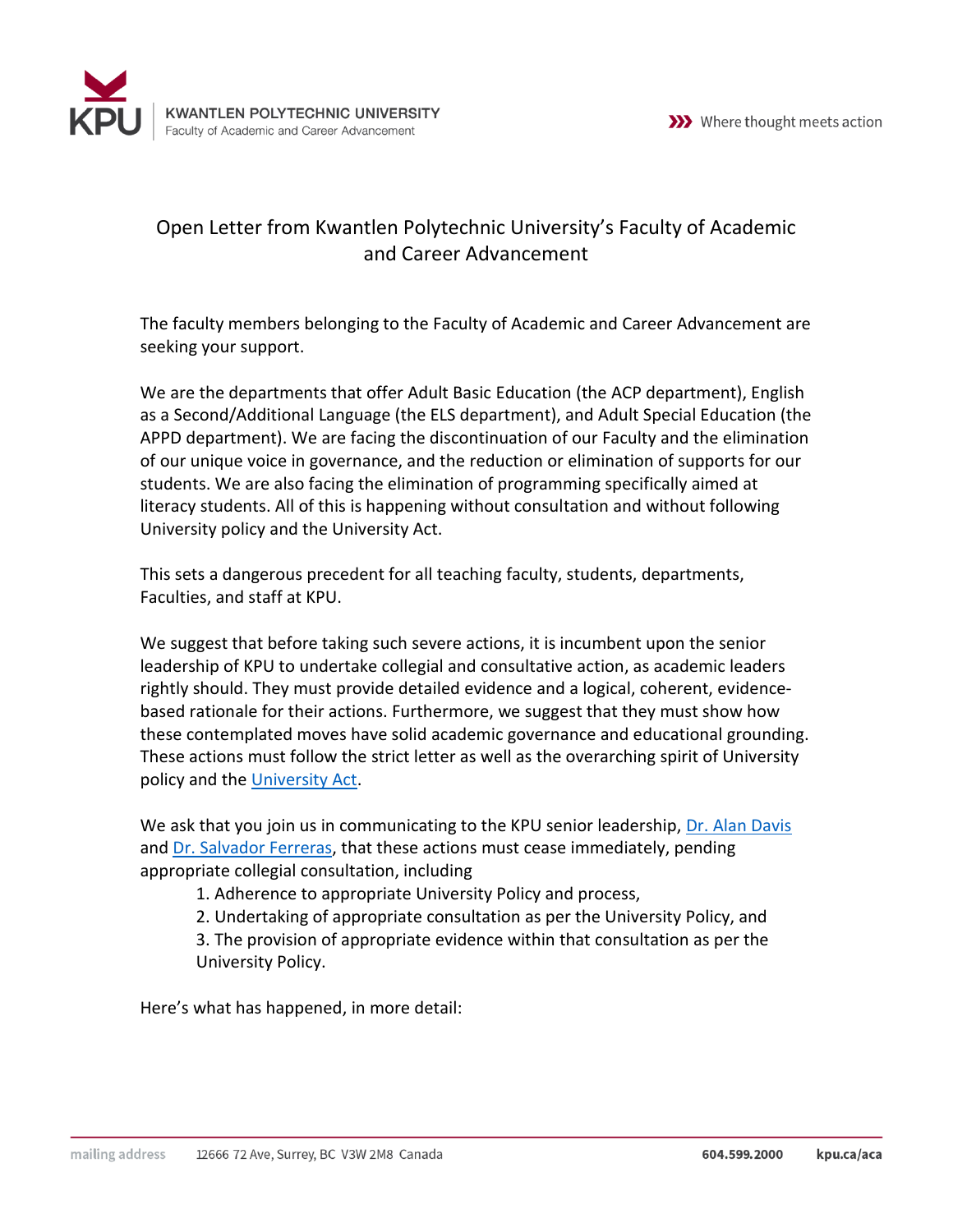On October 29, 2018, KPU's president, Dr. Alan Davis, fired Patrick Donahoe, Dean of Faculty of Academic and Career Advancement (ACA), without providing a rationale to the University community.

On November 6, 2018, Dr. Salvador Ferreras, KPU's Provost and Vice President, Academic, informed the teaching faculty and staff of ACA that their Faculty would be eliminated by splitting ACP and moving it to different Faculties, moving the ELS department to a different Faculty, eliminating the Continuous Intake (CI) programming model in ACP that supports literacy students, and then initiating procedures to discontinue the ACA Faculty once APPD is the lone remaining department. These actions are in direct contravention of Universit[y Policy and Procedure GV9.](https://www.kpu.ca/sites/default/files/Policies/GV9%20Establishment%20andor%20Discontinuance%20of%20Faculties%20and%20Departments%20Procedure.pdf)

We contend these actions directly contravene the [University Act.](http://www.bclaws.ca/Recon/document/ID/freeside/00_96468_01) The powers and duties of Faculties under the Act include the right to determine what courses of instruction are offered within their Faculties. ACA was not consulted on the elimination of ACP and ELS. The receiving Faculties were not consulted on the inclusion of ACP and ELS.

The unilateral actions of KPU President Dr. Alan Davis and Provost and Vice President, Academic, Dr. Salvador Ferreras function to actively eliminate the representation of ACA teaching faculty and students in the governance structure of KPU.

Dr. Davis's and Dr. Ferreras's actions will result in

- i. The elimination of a Faculty Dean to represent the shared values of ACA.
- ii. The elimination of the ACA Faculty Council and its five Standing Committees that are devoted to representing our student population and shared values.
- iii. The elimination of all unique Senate representation of our student population and shared values.
- iv. The elimination of representation on all Senate Subcommittees where faculty members can advocate for ACA students.
- v. The fragmentation of ACP/ELS/APPD departments and thus their unified voice.
- vi. The elimination or reduction of a dedicated Dean's Office staff who have taken on extraordinary duties in the service of students.
- vii. The elimination or reduction of a dedicated ACA advertising budget dedicated to serving the ABE/ASE/ESL community by sharing information about our programs.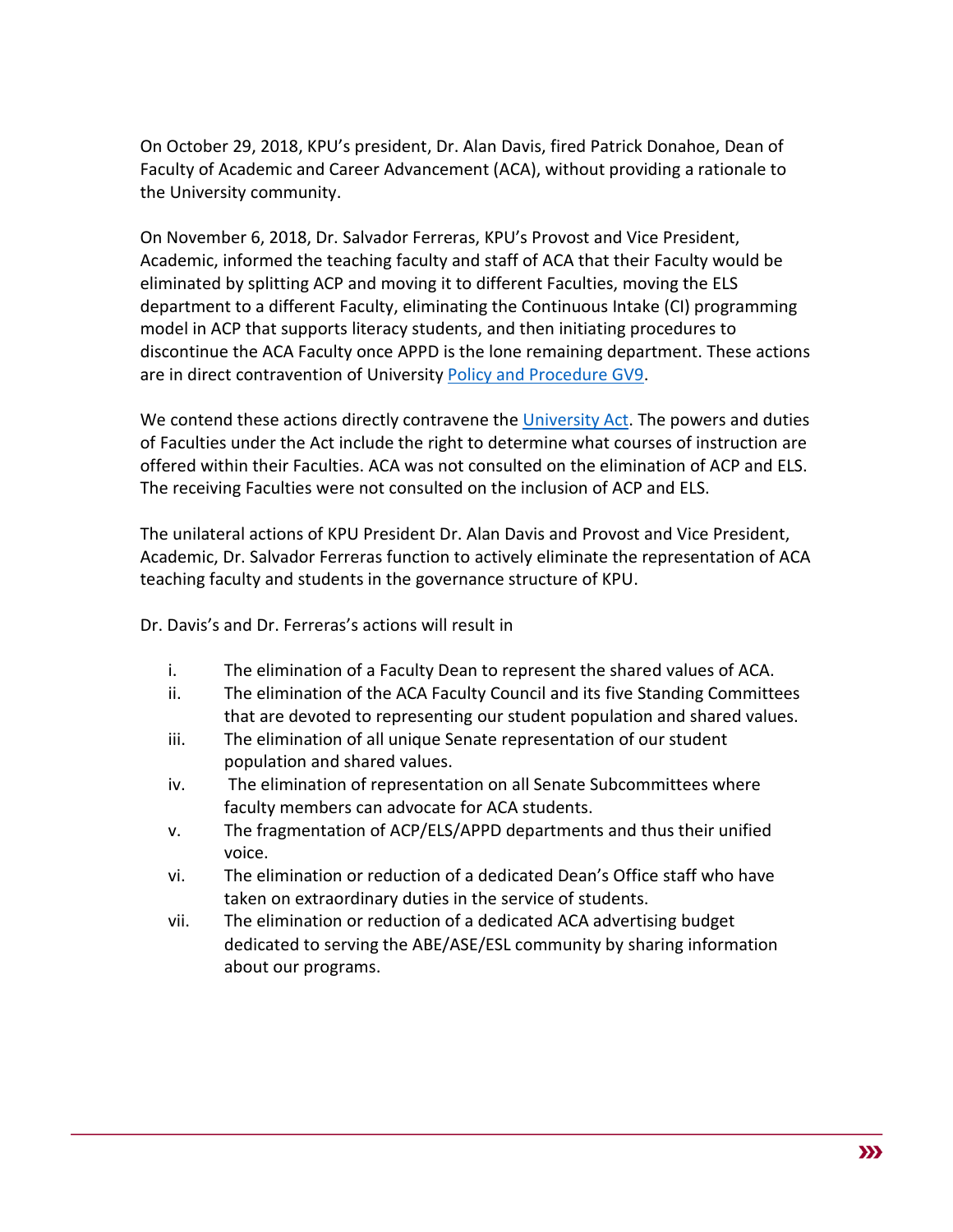viii. The elimination or reduction of the dedicated ACA Academic Advisor who serves, advises, and supports ACA students and faculty.

KPU's legislated role as a Special Purpose Teaching University (SPTU), as stated in Section 47.1 of the [University Act](http://www.bclaws.ca/Recon/document/ID/freeside/00_96468_01#section47.1) and in its 2018 [Mandate letter](https://www2.gov.bc.ca/assets/gov/education/post-secondary-education/institution-resources-administration/mandate-letters/mandate-kpu.pdf) from the Minister of Advanced Education, is as follows:

"A special purpose, teaching university must … provide adult basic education (ABE), … English as a second language (ESL), and adult special education (ASE) programs that meet the needs of its designated region…."

The other SPTUs in British Columbia have distinct Faculties akin to ACA that house these developmental programs. This amalgamated Faculty model is supported by robust research evidence as the best administrative model to serve the unique needs of upgrading students. As the subject matter experts in this field, we maintain that our Faculty must be kept whole to best ensure educational access and opportunity for our student population.

The proposed elimination of our literacy programming is especially alarming.

At a time when our region desperately requires ABE, Dr. Davis and Dr. Ferreras plan to eliminate the Continuous Intake program which offers numeracy and literacy programs to our region's most marginalized population in a way that allows students to enroll at any time and complete their upgrading at their own pace. This individualized mode of instruction is the best option for people with low levels of literacy and/or numeracy, and it works particularly well for adults returning to school who juggle family and employment obligations. We have successfully offered ABE this way at KPU (and at Douglas before Kwantlen was formed) since 1975, but the current senior leadership sees no value in this unique, evidence-based delivery model of literacy education, and it would appear they see no value in literacy education at all.

According to Craig Alexander, in his 2007 report on Canada's literacy problem, "[Literacy](https://canlearnsociety.ca/wp-content/uploads/2013/01/Literacy-Matters.pdf)  [Matters,](https://canlearnsociety.ca/wp-content/uploads/2013/01/Literacy-Matters.pdf)"

… [A] high level of literacy is an absolute necessity for today's knowledge-based economy. It is the foundation on which other skills are developed and it enables individuals to keep pace with the changing times….Higher literacy can boost the economic and financial success of individuals and the economy as a whole. It can reduce poverty, improve health, lift community engagement and lead to a higher